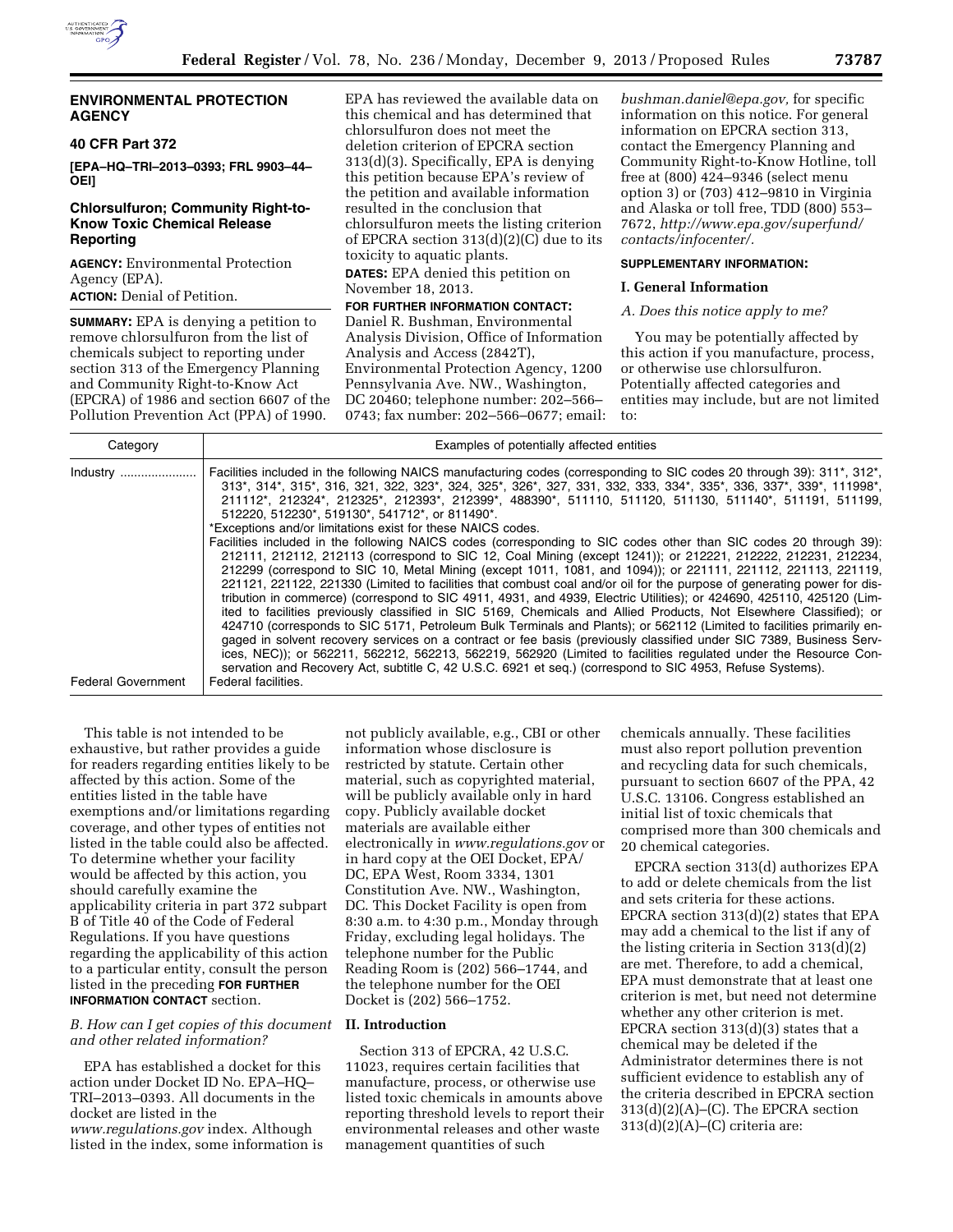• The chemical is known to cause or can reasonably be anticipated to cause significant adverse acute human health effects at concentration levels that are reasonably likely to exist beyond facility site boundaries as a result of continuous, or frequently recurring, releases.

• The chemical is known to cause or can reasonably be anticipated to cause in humans:

- $\circ$  cancer or teratogenic effects, or
- $\circ$  serious or irreversible—
- $\blacksquare$  reproductive dysfunctions,<br> $\blacksquare$  neurological disorders
- neurological disorders,<br>■ heritable genetic mutat
- heritable genetic mutations, or
- other chronic health effects.

• The chemical is known to cause or can be reasonably anticipated to cause, because of:

 $\circ$  its toxicity,

 $\circ$  its toxicity and persistence in the environment, or

 $\circ$  its toxicity and tendency to bioaccumulate in the environment, a significant adverse effect on the environment of sufficient seriousness, in the judgment of the Administrator, to warrant reporting under this section.

EPA often refers to the section 313(d)(2)(A) criterion as the ''acute human health effects criterion;'' the section 313(d)(2)(B) criterion as the ''chronic human health effects criterion;'' and the section 313(d)(2)(C) criterion as the ''environmental effects criterion.''

Under section 313(e)(1), any person may petition EPA to add chemicals to or delete chemicals from the list. EPA issued a statement of petition policy and guidance in the **Federal Register** of February 4, 1987 (52 FR 3479) to provide guidance regarding the recommended content and format for submitting petitions. On May 23, 1991 (56 FR 23703), EPA issued guidance regarding the recommended content of petitions to delete individual members of the section 313 metal compounds categories. EPA published in the **Federal Register** of November 30, 1994 (59 FR 61432) a statement clarifying its interpretation of the section 313(d)(2) and (d)(3) criteria for modifying the section 313 list of toxic chemicals.

### **III. What is the description of the petition?**

On May 18, 2012, EPA received a petition from DuPont Crop Protection (DuPont), Technology Sciences Group Inc. (TSG) requesting EPA to delete chlorsulfuron (Chemical Abstracts Service Registry Number (CASRN) 64902–72–3) from the list of chemicals subject to reporting under EPCRA section 313 and PPA section 6607 (Reference (Ref. 1)). Chlorsulfuron was

added to the EPCRA section 313 chemical list on November 30, 1994, based on concerns for developmental and reproductive toxicity (59 FR 61432). DuPont contends that newer studies show that chlorsulfuron does not cause developmental or reproductive toxicity and therefore no longer meets the EPCRA section 313(d)(2) criteria for listing. While the petition addressed the acute human health effects criterion of section 313(d)(2)(A) and chronic human health effects criterion of section 313(d)(2)(B), it did not address the environmental effects criterion of section 313(d)(2)(C).

## **IV. What is EPA's evaluation of the human health toxicity of chlorsulfuron?**

EPA's evaluation of the toxicity of chlorsulfuron included a review of the original 1994 listing decision (59 FR 1788, January 12, 1994 and 59 FR 61432, November 30, 1994), the 2002 Chlorsulfuron Toxicology Chapter (Ref. 2), the **Federal Register** Notice for Chlorsulfuron Pesticide Tolerance (67 FR 52866, August 14, 2002), and the Reregistration Eligibility Decision (RED) for Chlorsulfuron (Ref. 3). EPA also reviewed the findings of relevant studies published since the RED for chlorsulfuron was published (Ref. 4). Unit IV.A. below outlines evidence of human health toxicity from these existing EPA hazard characterizations and Unit IV.B. provides a brief summary of the findings from recently published studies. Unit IV.C. provides a summary of the ecological toxicity of chlorsulfuron from the existing EPA hazard characterizations.

## *A. Review of the Reregistration Eligibility Decision for Chlorsulfuron*

### 1. Kinetics and Metabolism

EPA concluded that chlorsulfuron is rapidly absorbed, metabolized, and eliminated when administered orally to rats (Ref. 2). There are no differences in absorption, distribution, and elimination of chlorsulfuron related to sex, dose, or treatment regimen. In one study, the major routes of elimination were found to be urine (58–72%) and feces (20–35%) with small amounts (0.1–0.2%) remaining in tissues (primarily in the liver and whole blood) three days after dosing (Ref. 5). This same study identified the major metabolic pathway of chlorsulfuron as the contraction of the sulfonylurea linkage followed by oxidation and hydroxylation to form IN–70941, IN– 70942, Metabolite P5 (desmethyl IN– 70942), and Metabolite P4 (OHdesmethyl IN–70942). The cleavage of the sulfonylurea linkage to form

Metabolite IN–E9260 was identified as the minor metabolic pathway. No additional information on the absorption, distribution, metabolism, and excretion of chlorsulfuron was found in the literature.

#### 2. Effects of Acute Exposure

EPA concluded that chlorsulfuron has no significant acute toxicity (Ref. 2). The conclusion was based on the results of a dermal study (Ref. 6), an inhalation study (Ref. 7) and on an oral study (Ref. 8).

### 3. Effects of Repeated Exposure

*a. Effects of subchronic exposure.* As stated in the 2002 Chlorsulfuron Toxicology Chapter (Ref. 2), there are few subchronic studies of chlorsulfuron in the literature. No 21- or 90-day dermal toxicity studies or 90-day inhalation studies were identified. Two subchronic oral toxicity studies were identified and summarized in the 2002 Chlorsulfuron Toxicology Chapter (Ref. 2). In a 90-day oral toxicity study, Smith et al. (Ref. 9) administered chlorsulfuron (100%) to 10 ChR–CD®-1 mice/sex/dose at dietary concentrations of 0, 500, 2,500, 5,000, and 7,500 ppm (equivalent to 0, 150, 783, 1,557, 2,130 milligrams/ kilogram/day (mg/kg/day) in males and 0, 220, 1,214, 2,134, 3,176 mg/kg/day in females). The authors reported a lowestobserved-adverse-effect level (LOAEL) of 2,130 mg/kg/day based on increased incidence of retinal dysplasia. This study, however, lacked clinical chemistry and organ weight data. In a 6 month oral toxicity study, Schneider et al. (Ref. 10) administered chlorsulfuron (95%) to purebred Beagle dogs (4/sex/ dose) in the diet at dose levels of 0, 100, 500, and 2,500 ppm (equivalent to 0, 3.7, 18.5, and 82.3 mg/kg/day). The authors reported a LOAEL of 82.3 mg/ kg/day based on decreased body weight gain in females. Female body weight decreases were slight (91%, 93%, and 87% of control group in the low, mid, and high dose groups, respectively) and body weight decreases were observed in the treatment groups prior to treatment. The authors also noted that high-dose females also exhibited a lower food intake. Additionally, it does not appear that the animals were randomized by body weight at the beginning of the study, which makes these body weight findings more difficult to interpret. No other treatment-related effects were observed in any hematological, clinical chemistry, organ weights, or gross and microscopic pathology in animals of either sex. EPA concluded that the subchronic oral database does not identify toxicity to any particular target organ (Ref. 2).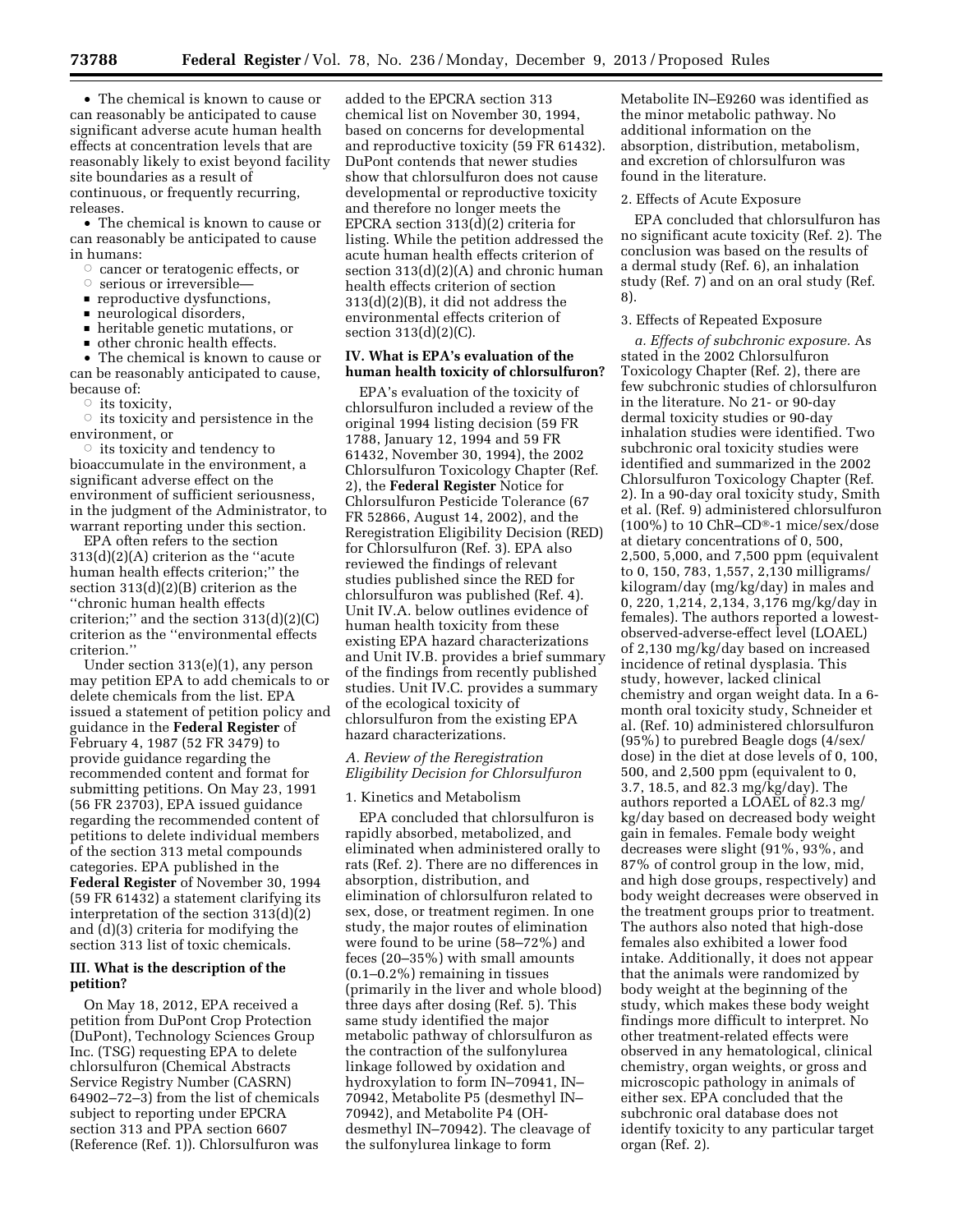*b. Carcinogenicity.* EPA concluded there is no evidence of carcinogenicity in rats or mice following oral exposure to chlorsulfuron (Ref. 2). In a chronic toxicity study, Wood et al., (Ref. 11) administered chlorsulfuron (95%) to 80 CD® rats/sex/dose in the diet at dose levels of 0, 100, 500, and 2,500 (equivalent to 0, 5, 25, and 125 mg/kg/ day) for two years. The authors reported that the unilateral incidence of interstitial cell tumors was within the known spontaneous range for CD® rats and that there were no other changes suggestive of a treatment-related tumorigenic effect in the testes. In a similar carcinogenicity study, Wood et al., (Ref. 12) administered chlorsulfuron (91.9–95%) to 80 CD–1 mice/sex/dose in the diet at dose levels of 0, 100, 500, and 5,000 ppm (equivalent to 0, 15, 108, and 750 mg/kg/day) for two years. The authors reported no treatment-related increase in tumor incidence. No additional carcinogenicity studies were identified in the literature.

### 4. Reproductive and Developmental Toxicity

While the rabbit toxicity study cited in the 1994 **Federal Register** TRI listing of chlorsulfuron (59 FR 1788, January 12, 1994) reported a treatment-related increase in fetal resorptions and decrease in the mean incidence of live fetuses per litter at 75 mg/kg/day (Ref. 13), the results were not strongly indicative of a dose-response effect, were not able to be replicated in a follow-up study, and have recently been reanalyzed with improved methods. In this 1980 study cited in the original TRI listing of chlorsulfuron, Hoberman (Ref. 13) administered chlorsulfuron to pregnant female New Zealand white rabbits by oral intubation at doses of 0, 10, 25, and 75 mg/kg on days 6–19 of gestation. The author reported no significant changes in maternal body weight, uterine weight, ovarian weight, corpora lutea, visceral anomalies, or implantations. The author concluded that the increased mean incidence of resorptions in the highest dose group (31.3% versus 11.6% in the control group) and the decreased mean of live fetuses in the highest dose group (59.8% versus 88.5% in the control group) were significant treatment-related effects. A subsequent 1991 study performed in accordance with EPA guidelines (Ref. 14), however, was not able to replicate these findings using similar methods and higher doses (Ref. 15). This study concluded that chlorsulfuron does not cause an increase in fetal resorptions or decrease in fetal viability in rabbits up to 1,000 mg/kg/day, the highest dose tested (Ref. 15). Moreover, the 2002

Chlorsulfuron Toxicology Chapter (Ref. 2), the **Federal Register** Notice on Chlorsulfuron Pesticide Tolerance (67 FR 52866, August 14, 2002), and the Reregistration Eligibility Decision for Chlorsulfuron (Ref. 3) do not include fetal resorptions or decreased fetal viability as a part of the chlorsulfuron hazard characterization.

The 1994 **Federal Register** TRI listing of chlorsulfuron (59 FR 1788, January 12, 1994) also cited a slight treatmentrelated decrease in maternal fertility in the F3 generation observed in a rat chronic toxicity study (Ref. 11), but these findings have since been questioned. The design of this study is briefly summarized in the above Carcinogenicity Section (Unit IV.A.3.b.). The 2002 Chlorsulfuron Toxicology Chapter (Ref. 2) and the **Federal Register** Notice on Chlorsulfuron Pesticide Tolerance (67 FR 52866, August 14, 2002) concluded that the findings of this study are of questionable significance due to several study deficiencies. This study did not satisfy the current guideline (Ref. 14) requirements and contains numerous deficiencies including but not limited to: (1) No assessment of estrous cyclicity, (2) no assessment of male reproductive performance, (3) no gross pathology or histopathology examination of parental animals, (4) no assessment of developmental landmarks, and (5) histopathology examinations were conducted only for the F3B generation (Ref. 2; 67 FR 52866, August 14, 2002). As such, EPA classified this study as unacceptable.

EPA concluded that developmental toxicity was observed in both the rabbit (Ref. 15) and rat (Ref. 16), as evidenced by decreased fetal body weight (Ref. 2). However, treatment-related fetal body weight decreases in the rabbit study (Ref. 15) were slight (10%), occurred at a moderately high dose (LOAEL of 400 mg/kg/day), and were observed in the absence of other developmental effects. Additionally, decreased fetal body weight occurred in the presence of decreased maternal body weight. Adjusted maternal body weight gains throughout the study (days 0–29) in the highest treatment groups (original study: 200, 400 mg/kg/day; supplemental study: 400, 1,000 mg/kg/day) were substantially lower than those in the control group (78%, 54%, 43%, and 43% of control, respectively). In the original and supplemental studies, however, the adjusted maternal body weight gains in the treatment groups appeared to fall within the range of normal variation of control group animals. Also, the final adjusted maternal body weights in both these

studies were not statistically different among treatment and control groups. Furthermore, it is not apparent that the study authors examined food consumption or food efficiency in either study. It is important to note that a dose of 1,000 mg/kg/day resulted in a high percentage of maternal mortality (i.e., much greater than 10%), which makes the developmental data in this dose group unreliable and of limited value based on the EPA Developmental Test Guidelines (Ref. 17). In the rat study, fetal toxicity was limited to decreased fetal weight in the highest dose group (1,500 mg/kg/day) and there were no teratogenic effects observed (Ref. 16). Dams in the highest dose group exhibited vaginal discharge associated with alopecia. Based on these data, the authors determined that the maternal LOAEL was 500 mg/kg/day and the developmental LOAEL was 1,500 mg/ kg/day for rats.

#### 5. Mutagenicity

A few mutagenicity studies were identified in the 2002 Chlorsulfuron Toxicology Chapter (Ref. 2), but none of these studies provided evidence of mutagenicity. Therefore, EPA concluded that there is no concern for mutagenicity of chlorsulfuron.

## 6. Neurotoxicity

There is no evidence of neurotoxicity in any study of chlorsulfuron.

#### 7. Other Chronic Toxicity

In addition to the body weight findings from Alvarez (Refs. 15 and 16) discussed in the above Reproductive and Developmental Toxicity Section (Unit IV.A.4), several other chronic studies derived chlorsulfuron LOAELs based on observed changes in body weight and/or body weight gain. Wood et al. (Ref. 11) reported a LOAEL of 25 mg/kg/day based on decreased body weight in male rats in the highest dose groups (25 and 125 mg/kg/day). The reported decrease in body weight, however, was slight (4–9% and 5–10%, respectively) and decreased body weight gain was not significantly different between the highest treatment group and the control group when measured over the entire study. Additionally, no changes were reported in female rats and no other treatment-related effects were reported in the study. Wood et al. (Ref. 12) reported a LOAEL of 750 mg/ kg/day due to decreased body weight and body weight gain in male and female mice. This high LOAEL, however, is indicative of moderately low to low chlorsulfuron toxicity. Atkinson et al. (Ref. 18) reported a LOAEL of 215 mg/kg/day based on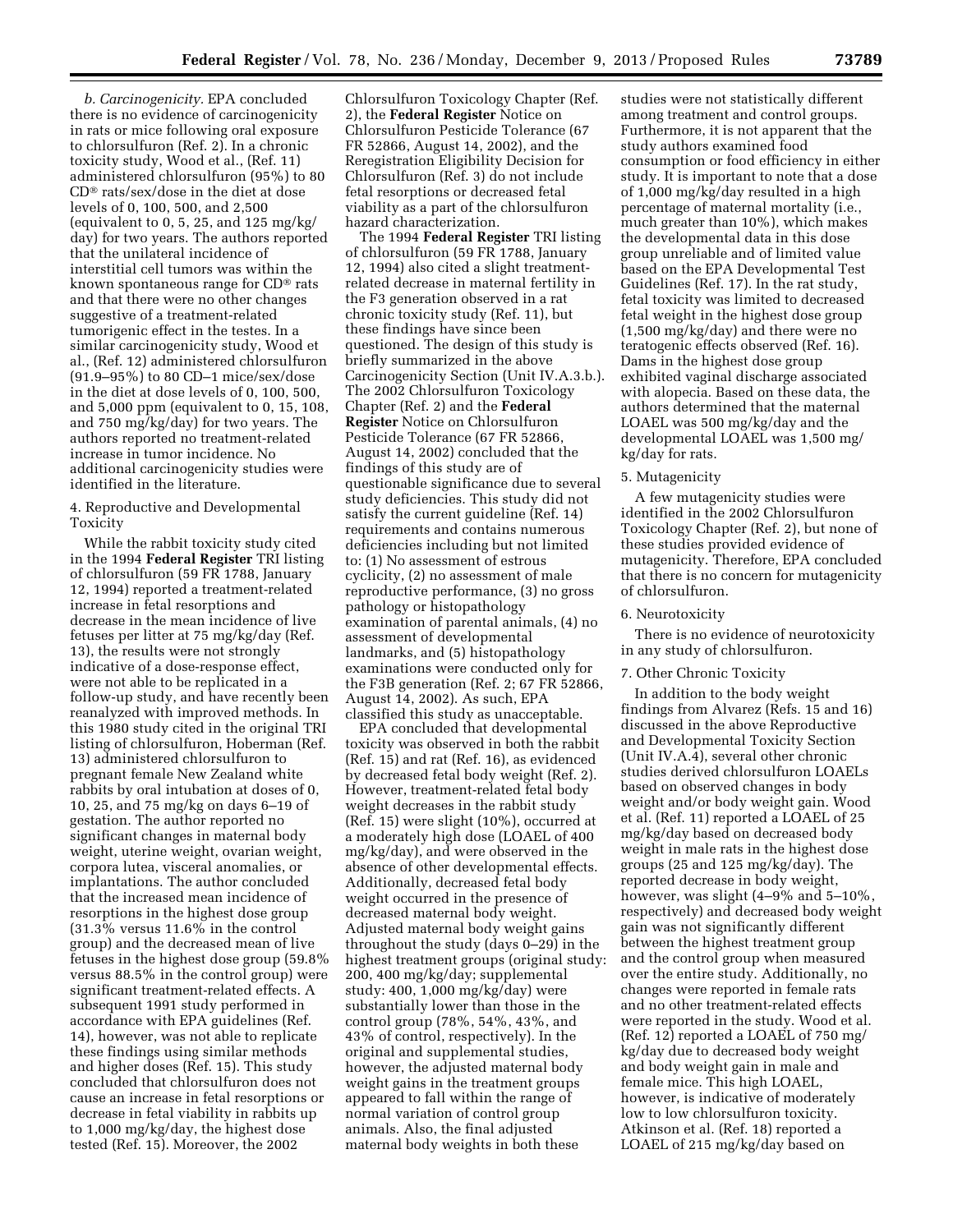decreased body weight gain in female Beagle dogs. While these reported changes were observed in the absence of decreased food consumption, they were not found to be statistically significant. Moreover, body weight gains decreased in the highest dose group in the first half of the study (weeks 1–26), but there was no treatment-related effect on overall body weight gain over the entire study (weeks 1–52). Based on these findings, the evidence for body weight and body weight changes is not sufficient to conclude that chlorsulfuron is reasonably anticipated to cause serious or irreversible systemic toxicity.

### *B. Review of Studies Published Since the Reregistration Eligibility Decision for Chlorsulfuron*

EPA identified and reviewed all relevant studies on chlorsulfuron that have been published since the RED for Chlorsulfuron (Ref. 3) was issued. After review of the recent literature, EPA concluded that there were no acceptable studies that strongly suggest either acute or chronic toxicity of chlorsulfuron (Ref. 4). Below are brief summaries of the findings from these studies identified in the recent literature.

#### 1. Mylchreest Reproductive Study

In a 2-generation reproduction study, Mylchreest (Ref. 19) administered chlorsulfuron Crl:CD®(SD)IGS BR rats via the diet. The administered dose levels were 0, 100, 500, 2,500, and 7,500 ppm (average daily doses of 0, 6, 30, 151, 456 mg/kg/day in males and 0, 7, 39, 188, 591 mg/kg/day in females) throughout the 10-week premating period and throughout gestation and lactation. This study replicated the design of the Wood (Ref. 11) study with updates to ensure compliance with new EPA guidelines (Ref. 14) and good laboratory practices.

No treatment-related effects were reported in litter size, live birth index, number born dead, viability and lactation indices, clinical examinations, sex ratio, sexual maturation, organ weights, and gross or microscopic observations. The first generation (F1) sex ratio was significantly higher in the highest dose group (55% versus 45% males in the control group), but the authors did not consider this a treatment-related effect because it fell within the historical control range (45– 59%). Lower offspring body weights were observed in the highest dose group in both generations, but these differences were not considered adverse because the magnitude of body weight changes was slight (5–7%) and the potential effect of larger litter size on pup weight. The authors reported an

offspring no-observed-adverse-effect level (NOAEL) of 456 mg/kg/day in males and 498 mg/kg/day in females (note: the administered dose of 591 mg/ kg-day was adjusted for decreased intake during gestation), the highest dose tested.

There were no treatment-related effects on ovarian follicles counts in F1 females, sperm and estrous cycle parameters in parental (P) and F1 adults, mating, precoital interval, fertility, gestation length, number of implantation sites, and implantation efficiency in either generation. As such, the authors reported a reproductive NOAEL of 456 mg/kg/day in males and 498 mg/kg/day in females (**note:** the administered dose of 591 mg/kg-day was adjusted for decreased intake during gestation), the highest dose tested. These results demonstrate that chlorsulfuron did not cause any treatment-related reproductive toxicity and its effects on parental body weight and food efficiency indicate moderately low to low toxicity.

#### 2. Other Studies

In addition to the Mylchreest (Ref. 19) study, three other recent chlorsulfuron toxicity studies were identified in the literature. It is difficult to draw conclusions about these studies' findings, however, due to the lack of basic information provided by the authors. The studies contained numerous deficiencies including, no details on animal species or strain, the body weights of study animals were not reported (only an overall range was given), the age of the test animals was not reported, analytical methods were not described nor was their methodology for the different tests, etc. Given these deficiencies, findings from these studies were of very limited use in the determination of hazard for chlorsulfuron.

In an acute oral toxicity study, Rudaya et al. (Ref. 20) administered chlorsulfuron potassium salt intragastrically in male and female nonpedigreed white rats, male and female mice, and male rabbits of the Chinchilla line. The authors concluded that the  $LD_{50}$  (i.e., the dose of a chemical that is lethal to 50 percent of the test organisms) was  $5,580 \pm 1,002$  mg/kg for male rats,  $5,500 \pm 729$  mg/kg for female rats,  $2,050 \pm 367$  mg/kg for male mice,  $2,460 \pm 312$  mg/kg for female mice, and  $3,900 \pm 451$  mg/kg for male rabbits.

In a chronic oral toxicity study, Rudaya et al. (Ref. 21) examined the effect of chlorsulfuron potassium salt administered intragastrically in male white rats. Chlorsulfuron potassium salt was administered orally at dose levels of 0, 0.558, 5.58, and 55.8 mg/kg over 9 months. The authors reported several effects of chlorsulfuron potassium salt on the liver, kidneys, heart, and thyroid gland, and on behavior, but it is unclear from the study whether any of these effects were statistically or biologically significant. Based on these findings, the authors concluded that the no-effect dose of chlorsulfuron potassium salt was 0.558 mg/kg.

Rakitsky and Beloyedova (Ref. 22) studied the acute and chronic effects of several sulfonylurea herbicides, including chlorsulfuron, in rats, mice, dogs, and rabbits. The authors measured central nervous function, liver, kidney, and hematologic function up to several months after exposure. The authors reported an oral  $LD_{50}$  in rats of 5,545– 6,293 mg/kg in males and females, respectively, and a dermal  $LD_{50}$  of 2,500 mg/kg in rabbits. The authors also reported an  $LC_{50}$  (4 hours) of  $>5,900$  mg/ m3 in rats. The authors reported a chronic no-observed-effect level (NOEL) of 0.2–5 mg/kg/day for rats, 108 mg/kg/ day for mice, and 60.6 mg/kg/day for dogs, but they did not indicate from which health endpoints these NOELs were derived.

#### *C. Review of Ecological Effects*

## 1. Environmental Fate and Degradation

Chlorsulfuron is likely to be persistent and highly mobile in the environment. It may be transported to non-target areas via runoff and/or spray drift (Ref. 3). Degradation in the aquatic environment occurs primarily through hydrolysis at low pH (23 day half-life at pH 5) but it is stable in neutral to basic environments (Ref. 23). Aerobic aquatic metabolism data are not available; however, aerobic soil metabolism data suggest that aerobic aquatic metabolism may occur. Soil degradation half-lives have been reported to vary from 12 to 183 days (Ref. 24).

#### 2. Ecological Toxicity and Hazard

*a. Toxicity to aquatic animals.*  Experimental toxicity values are reported only for a few surrogate species. Estuarine data are limited to a crustacean, a mollusk, and a fish. No amphibians or reptiles were tested (Ref. 3). Chlorsulfuron is practically nontoxic to both freshwater and marine/estuarine fish and slightly toxic to estuarine/ marine invertebrates when measured under acute conditions (Ref. 3). Chronic exposure of rainbow trout (*Oncorhynchus mykiss*) to chlorsulfuron resulted in a No Observed Effect Concentration (NOEC) of 32 mg/L (Ref. 25). The observed NOEC for water fleas (*Daphnia magna*) was 20 mg/L (Ref. 26).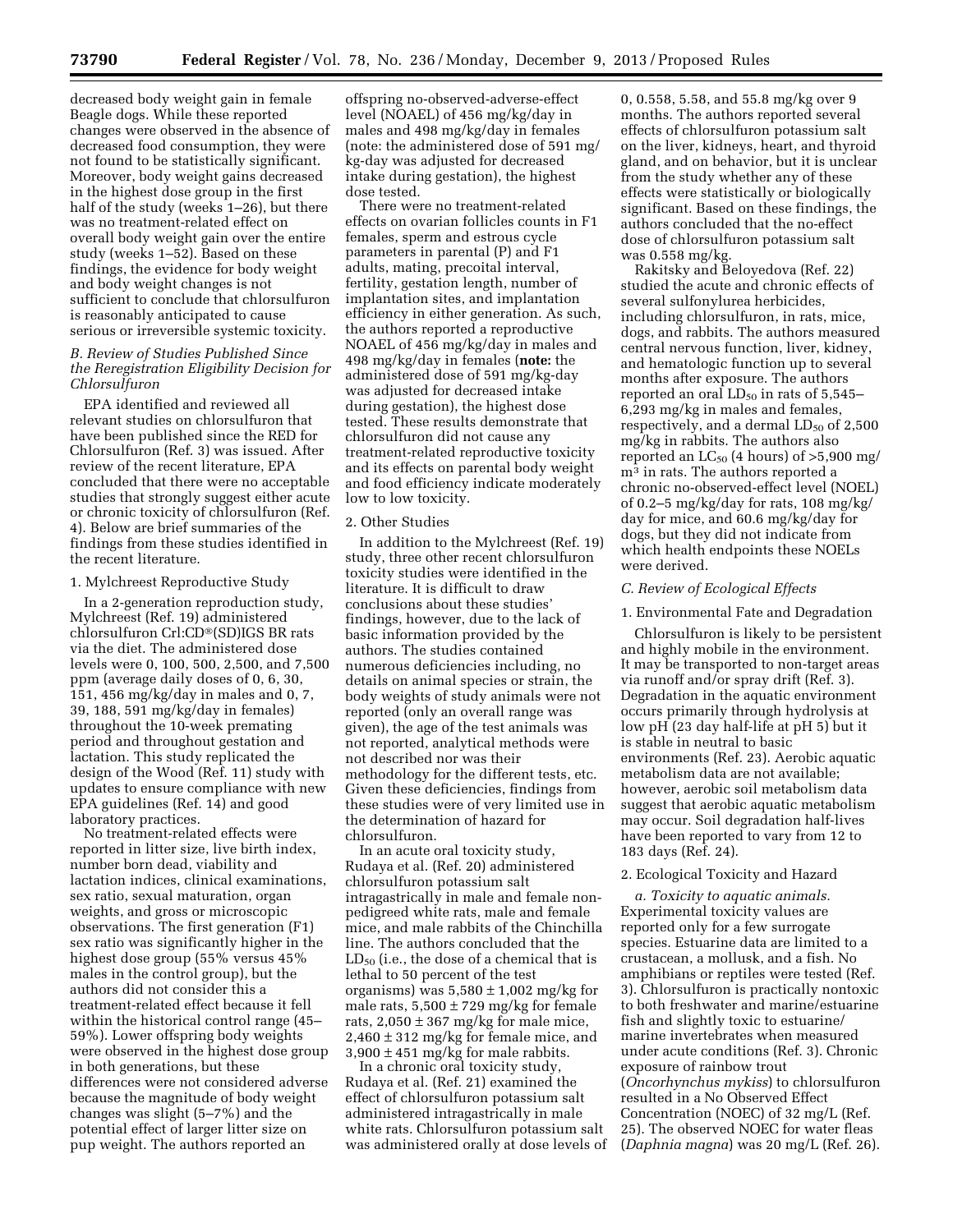*b. Toxicity to aquatic plants.* In contrast to the data for aquatic animals, for some species of aquatic plants the toxicity of chlorsulfuron is very high. (Ref. 3). Duckweed (*Lemna gibba*) was the most sensitive aquatic vascular plant (Refs. 27 and 28). Growth rate studies using endpoints for both biomass (dry weight) and the number of normal

fronds found 14 day  $EC_{50}$ 's (concentration at which 50% of the plants are affected) of  $3.5 \times 10^{-4}$ milligrams per liter (mg/L) and  $4.2 \times$  $10^{-4}$  mg/L respectively (Table I). The 14 day NOEC for both biomass and the number of normal fronds was 0.24 µg/ L (micrograms per liter) (Table I). The most sensitive nonvascular aquatic

plant was the green alga *Pseudokirchneriella subcapitata*  (formerly *Skeletonema costatum*) (120 hour (hr)  $EC_{50} = 0.05$  mg/L; 120 hr NOEC = 0.0094 mg/L) (Refs. 29 and 30) and measured acute toxicity to the freshwater blue-green alga *Anabaena flos-aquae* was also quite high (Refs. 31 and 32) (Table I).

TABLE I—SUMMARY OF ACUTE AND CHRONIC TOXICITY DATA OF CHLORSULFURON TO FRESHWATER AQUATIC PLANTS AND ALGAE

| <b>Species</b>                                                                         | Common name         | Toxicity                                                                                                                                                                                                                                                                                                                                                                    | Citation         |
|----------------------------------------------------------------------------------------|---------------------|-----------------------------------------------------------------------------------------------------------------------------------------------------------------------------------------------------------------------------------------------------------------------------------------------------------------------------------------------------------------------------|------------------|
| Pseudokirchneriella subcapitata (for-<br>merly known as Selenastrum<br>capricornutum). |                     | 120 hr $EC_{50} = 0.05$ mg/L (cell den-<br>sity); 120 hr NOEC = $0.0094$ mg/<br>L (cell density).                                                                                                                                                                                                                                                                           | Refs. 29 and 30. |
|                                                                                        | Freshwater Duckweed | 14 day $EC_{50} = 3.5 \times 10^{-4}$ mg/L   Refs. 27 and 28.<br>(biomass); 14 day $EC_{50} = 4.2 \times$<br>$10^{-4}$ mg/L (number of normal<br>fronds); 14 day NOEC = 2.4 $\times$<br>$10^{-4}$ mg/L (for both biomass and<br>normal fronds).                                                                                                                             |                  |
| Anabaena flos-aquae                                                                    |                     | 120 hr $EC_{50} = 0.609$ mg/L (area   Refs. 31 and 32.<br>under the growth curve); 120 hr<br>$EC_{50} = 1.77$ mg/L (mean specific<br>growth rate); 120 hr $EC_{50} = 0.807$<br>mg/L (cell counts); 120 hr NOEC<br>$= 0.236$ mg/L (area under the<br>growth curve); 120 hr NOEC =<br>0.485 mg/L (mean specific growth<br>rate); 120 hr NOEC = $0.236$ mg/L<br>(cell counts). |                  |

*c. Toxicity to terrestrial animals.*  Chlorsulfuron is practically nontoxic to birds and mammals in acute exposure regimes and chlorsulfuron is also practically nontoxic to birds given subacute dietary exposures (Refs. 3 and 33). Chronic toxicity to northern bobwhite quail (*Colinus virginianus*) included significant reductions in female body weight, decreased 14-day old survival, decreased number of normal hatchlings, decreased number of viable embryos (Ref. 34).

*d. Toxicity to terrestrial plants.*  Chlorsulfuron exposure is known to affect nontarget plant fruit or seed production and may cause visible disease symptoms days or weeks after exposure (Ref. 3). Short term symptoms include spotting, leaf puckering or twisting, as well as chlorosis and discolored veins. Developmental and reproductive effects of exposure may not become apparent until three or four months after exposure. Reduced fruit development and decreased seed production due to chlorsulfuron exposure has been observed in canola, smartweed, soybean, and sunflower. Thus these types of chronic toxicity effects may be difficult to recognize in the field due to the time lag inherent in their expression.

Available experimental toxicity data for terrestrial plants (Refs. 33 and 34) reveals  $EC_{25}$  (concentration at which 25 percent of the organisms are affected) values as low as  $1.0 \times 10^{-5}$  lbs ai/A (pounds active ingredient per acre) measured for vegetative vigor (shoot dry weight) of nontarget plants (sugar beet). NOEC values of  $5.4 \times 10^{-6}$  lbs ai/A for vegetative vigor (shoot dry weight) have been measured for onion and sugar beet.

## *D. Summary of Human Health and Ecological Toxicity Evaluation*

Based on previous EPA hazard characterizations (Refs. 2 and 3; 67 FR 52866, August 14, 2002), there is sufficient evidence to support a low concern for human toxicity from exposure to chlorsulfuron. A more recent guideline (Ref. 14) study (Ref. 15) was not able to replicate findings from one of the studies upon which the addition of chlorsulfuron to the list of toxic chemicals subject to reporting requirements of EPCRA section 313 and section 6607 of the PPA was based (Ref. 13). Additionally, recent assessments of the studies cited in the listing of chlorsulfuron (Refs. 11 and 13) question the validity of these studies' methods and conclusions (Ref. 2; 67 FR 52866, August 14, 2002).

Additionally, no studies that strongly suggest either acute or chronic toxicity of chlorsulfuron were identified in the literature since the publication of the RED for chlorsulfuron (Ref. 3). A relatively recent guideline (Ref. 14) study (Ref. 19) was not able to replicate findings from another one of the studies upon which the addition of chlorsulfuron to the EPCRA section 313 toxic chemical list was based (Ref. 11). The reported findings from the other additional studies (Refs. 20, 21, and 22) were of very limited use in the determination of hazard for chlorsulfuron due to the study deficiencies previously outlined. While treatment-related body weight changes were observed in the Mylchreest study (Ref. 19), these changes were observed at a relatively high dose level (close to 500 mg/kg/day) and were observed in the absence of any other treatmentrelated effects.

Based on EPA's review of the available data, there is no compelling evidence of the acute toxicity, carcinogenicity, reproductive or developmental toxicity, mutagenicity, or other serious chronic toxicity of chlorsulfuron. While treatment-related body weight changes were observed in some studies, the evidence for these changes is not sufficient to conclude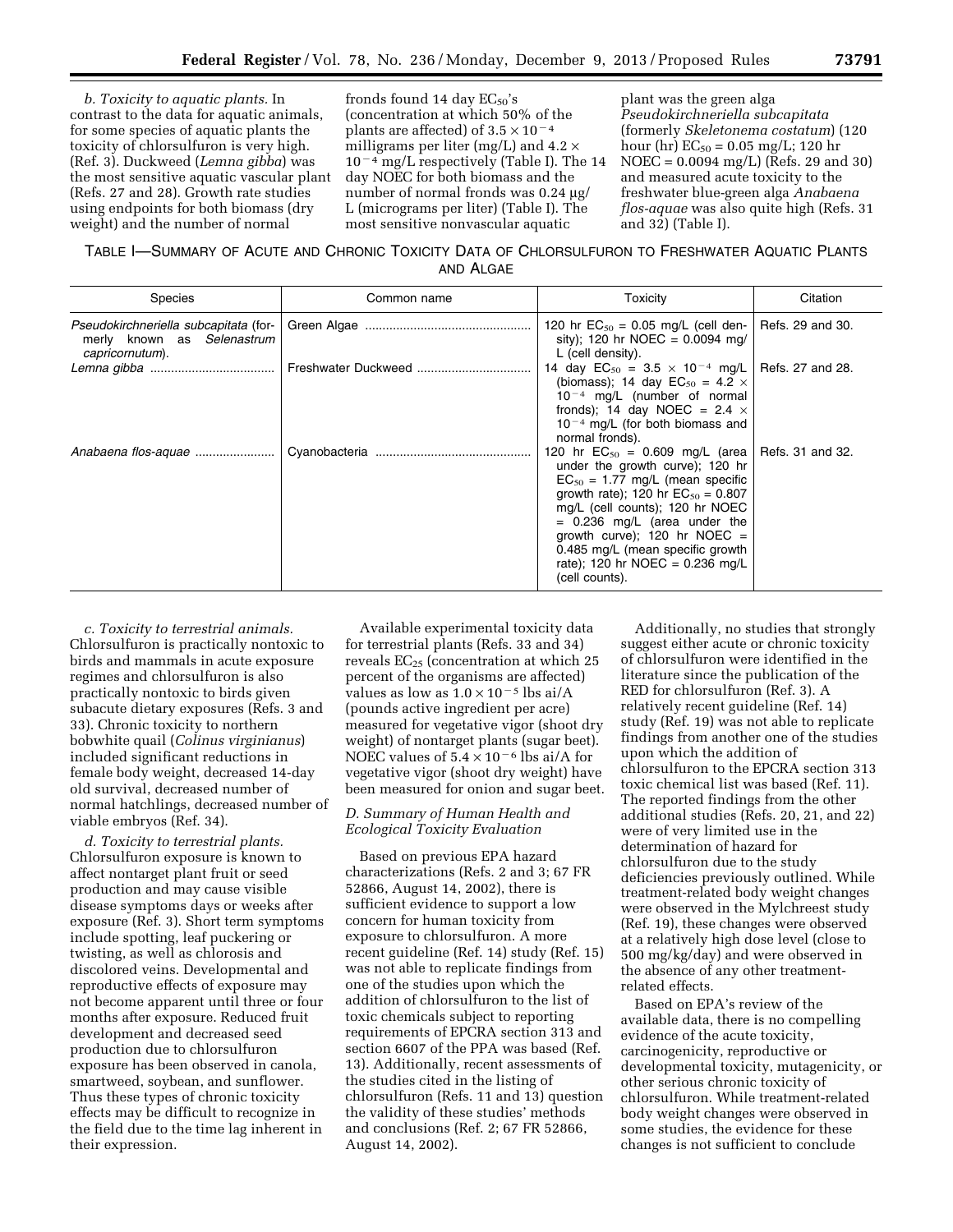that chlorsulfuron is expected to cause serious or irreversible systemic toxicity. Therefore, chlorsulfuron is not reasonably anticipated to cause acute or chronic toxicity in humans.

Chlorsulfuron has low toxicity to most aquatic and terrestrial animals. However, chlorsulfuron is highly toxic to some species of aquatic plants. Toxicity values  $(EC_{50}S)$  for aquatic plants are as low as  $3.5 \times 10^{-4}$  mg/L indicating very high toxicity (Ref. 3).

## **V. What is EPA's rationale for the denial?**

EPA is denying the petition to delete chlorsulfuron from the EPCRA section 313 list of toxic chemicals. This denial is based on EPA's conclusion that chlorsulfuron can reasonably be anticipated to cause toxicity to aquatic plants. Chlorsulfuron has been shown to have an adverse effect on aquatic plant growth at very low concentrations with an EC<sub>50</sub> of  $3.5 \times 10^{-4}$  mg/L for duckweed and an  $EC_{50}$  of 0.05 mg/L for green algae as well as  $EC_{50}$  of 0.609 mg/ L for blue green algae. Therefore, EPA has concluded that chlorsulfuron meets the EPCRA section 313(d)(2)(C) listing criteria based on the available environmental toxicity data.

Because EPA believes that chlorsulfuron is highly toxic to aquatic plants, EPA does not believe that an exposure assessment is appropriate for determining whether chlorsulfuron meets the criteria of EPCRA section 313(d)(2)(C). This determination is consistent with EPA's published statement clarifying its interpretation of the section  $313(d)(2)$  and  $(d)(3)$  criteria for modifying the section 313 list of toxic chemicals (59 FR 61432, November 30, 1994).

### **VI. References**

EPA has established an official public docket for this action under Docket ID No. EPA–HQ–TRI–2013–0393. The public docket includes information considered by EPA in developing this action, including the documents listed below, which are electronically or physically located in the docket. In addition, interested parties should consult documents that are referenced in the documents that EPA has placed in the docket, regardless of whether these referenced documents are electronically or physically located in the docket. For assistance in locating documents that are referenced in documents that EPA has placed in the docket, but that are not electronically or physically located in the docket, please consult the person listed in the above **FOR FURTHER INFORMATION CONTACT** section.

1. DuPont Crop Protection. 2012. Petition to Delete Chlorsulfuron from TRI List. DuPont Crop Protection (DuPont), Technology Sciences Group Inc. (TSG). May 18, 2012.

2. U.S. EPA. 2002. Toxicology Chapter for Chlorsulfuron. Health Effects Division, Office of Pesticide Programs. July 17, 2002.

3. U.S. EPA. 2005. Reregistration Eligibility Decision for Chlorsulfuron. Office of Pesticide Programs. May 20, 2005.

4. U.S. EPA, OEI. 2013. Memorandum from Jocelyn Hospital, Toxicologist, Analytical Support Branch to Daniel Bushman, TRI Petitions Coordinator and Chemical List Manager, Analytical Support Branch. April 24, 2013. Subject: Review of Chlorsulfuron Studies Published Since Publication of the Reregistration Decision for Chlorsulfuron.

5. Hawking, D., Epsom, L., Garcon, R., et al. 1989. The absorption and Disposition of o carbon 14–DPX–E9636 in the Rat: Lab Project Number: HRC/DPT 190/891138: AMR–1197–88. Unpublished study prepared by Huntingdon Research Centre Ltd. 76p. As cited in Ref. 2.

6. Edwards, D.F. 1979. Acute Skin Absorption Test on Rabbits—LD<sub>50</sub>: Haskell Laboratory Report No. 415–79. (Unpublished study received Sep 1, 1981 under 352–EX– 109; submitted by E.I. du Pont de Nemours & Co., Inc., Wilmington, DE; CDL:245879–I). As cited in Ref. 2.

7. Ferenz, R.L. 1980.  $LC_{50}$ -Inhalation Test for Pesticide Registration—AlbinoHaskell Laboratory Report No. 129–80. (Unpublished study received Nov 13, 1981 under 352–404; submitted by E.I. du Pont de Nemours & Co., Inc., Wilmington, DE; CDL:070471–H). As cited in Ref. 2.

8. Trivits, R.L. 1979. Oral  $LD_{50}$  Test in Fasted Male and Female Rats; Report No. 399–79. Unpublished study received Jun 16, 1980 under 352–EX–105; submitted by E.I. du Pont de Nemours & Co., Inc., Wilmington, DE; CDL:099460–A). As cited in Ref. 2.

9. Smith, L.W., Kaplan, A.M., Gibson, J.R. et al. 1980. Ninety-Day Range-Finding Feeding Study with 2-Chloro-N-o(4-methoxy-6-methyl-1,3,5-triazin-2-yl)amino carbonyl benzenesulfonamide (INW–4189) in Mice: Report No. 69–80. (Unpublished study including pathology report no. 55–78, received Jun 16, 1980 under 352–EX–105l submitted by E.I. du Pont de Nemours & Co., Wilmington, DE; CDL: 099461–B). As cited in Ref. 2.

10. Schneider, P.W., Jr., Smith, L.W., Barnes, J.R., et al. 1980. Six-Month Feeding Study in Dogs with 2-Chloro-N-o(4-methoxy-6-methy-1,3,5-triazin–2yl)amino carbonyl benzenesulfonamide (INW–4189): Report No. 108–80. Final rept. (Unpublished study including pathology report no. 53–79, received Jun 16, 1980 under 352–EX–105; submitted by E.I. du Pont de Nemours & Co., Wilmington, DE; CDL:099461–A). As cited in Ref. 2.

11. Wood, C.K., Wollenberg, E.J., Turner, D.T., et al. 1981a. Long-Term Feeding Study with 2-chloro-N-6(4-methoxy-6-methyl-1,3,5 triazin-2-

yl)aminocarbonylbenzenesulfonamide (INW– 4189) in Rats. E.I. du Pont de Nemours & Company, Haskell Laboratory Report No. 557–81, November 13, 1981. MRID 0086003. Unpublished. As cited in Ref. 2.

12. Wood, C.K., Wollenberg, E.J., Turner, D.T., et al. 1981b. Long-Term Feeding Study with INW–4189 in Mice. E.I. du Pont de Nemours & Company, Haskell Laboratory Report No. 836–81, December 28, 1981. MRID 0090030. Unpublished. As cited in Ref. 2.

13. Hoberman, A.M. 1980. Teratology Study in Rabbits. E.I. du Pont de Nemours & Company, Haskell Laboratory, Newark, DE, Report No. HLO 534–80, July 17, 1980. Unpublished. As cited in 59 FR 1788, January 12, 1994.

14. U.S. EPA. 1998. Health Effects Test Guidelines OPPTS 870.3800 Reproduction and Fertility Effects. Washington, DC. EPA 712–C–98–208.

15. Alvarez, L. 1991a. Teratogenicity Study of DPX–W4189 (Chlorsulfuron) in Rabbits. E.I. du Pont de Nemours & Company, Haskell Laboratory for Toxicology and Industrial Medicine, Newark, DE, Laboratory Project ID: 306–390, August 12, 1991. Unpublished. As cited in Ref. 2.

16. Alvarez, L. 1991b. Teratogenicity Study of DPX–W4189 (Chlorsulfuron) in Rats. E.I. du Pont de Nemours & Company, Haskell Laboratory for Toxicology and Industrial Medicine, Newark, DE, Laboratory Project ID: 734–90, February 27, 1991. Unpublished. As cited in Ref. 2.

17. U.S. EPA. 1991. Guidelines for Developmental Toxicity Risk Assessment. Risk Assessment Forum, Washington, DC. EPA/600/FR–91/001.

18. Atkinson, J. 1991. A Chronic (1 Year) Oral Toxicity Study in the Dog with DPX– W4189 (Chlorsulfuron) via the Diet: Lab Project Number: 89/3501: 163/91. Unpublished study prepared by Bio/ dynamics, Inc. 716 p. As cited in Ref. 2.

19. Mylchreest, E. 2005. Chlorsulfuron (DPX–W4189) Technical: Multigeneration Reproduction Study in Rats. DuPont Haskell Laboratory for Health and Environmental Sciences, Newark, DE, Laboratory Project ID: DUPONT.13495,14601,904. September 11, 2003–June 4, 2004. MRID 46493201. Unpublished. As cited in Ref. 4. Data Evaluation Record: Taylor, Linda (2007), MRID 46493201.

20. Rudaya, P.L., and Zhminko, P.G. 2009. Toxic Properties of Chlorsulfuron Potassium Salt Herbicide Administered Once Orally to Mammals. Modern Problems of Toxicology 2: 59–65. *Translated from Ukrainian.* 

21. Rudaya, P.L., Zhminko, P.G., Povyakel, L.I., and Reshavska, O.V. 2010. Toxicodynamics of Chlorsulfuron Potassium Salt Given Orally In Long-Term Experiment on White Rats. Modern Problems of Toxicology 1: 59–63. *Translated from Ukrainian.* 

22. Rakitsky, V.N. and Beloyedova, N.S. 2009. Toxicity and Hazardousness of Sulfonylurea Herbicides. Toxicology Herald 4: 25–30. *Translated from Russian.* 

23. Dietrich, R. and McAleer, N. (1989) Hydrolysis of Phenyl(U)-C14-Chlorsulfuron and Triazine-2-C14-Chlorsulfuron: Lab Project Number: AMR–1455–89. 161–1. Unpublished study prepared by E.I. du Pont de Nemours & Co., Inc. 61 pp. MRID: 42156701. As cited in Ref. 3.

24. Hawkins, D., Kirkpatrick, D., Dean, G., et al. (1990) The Photodegradation of C14